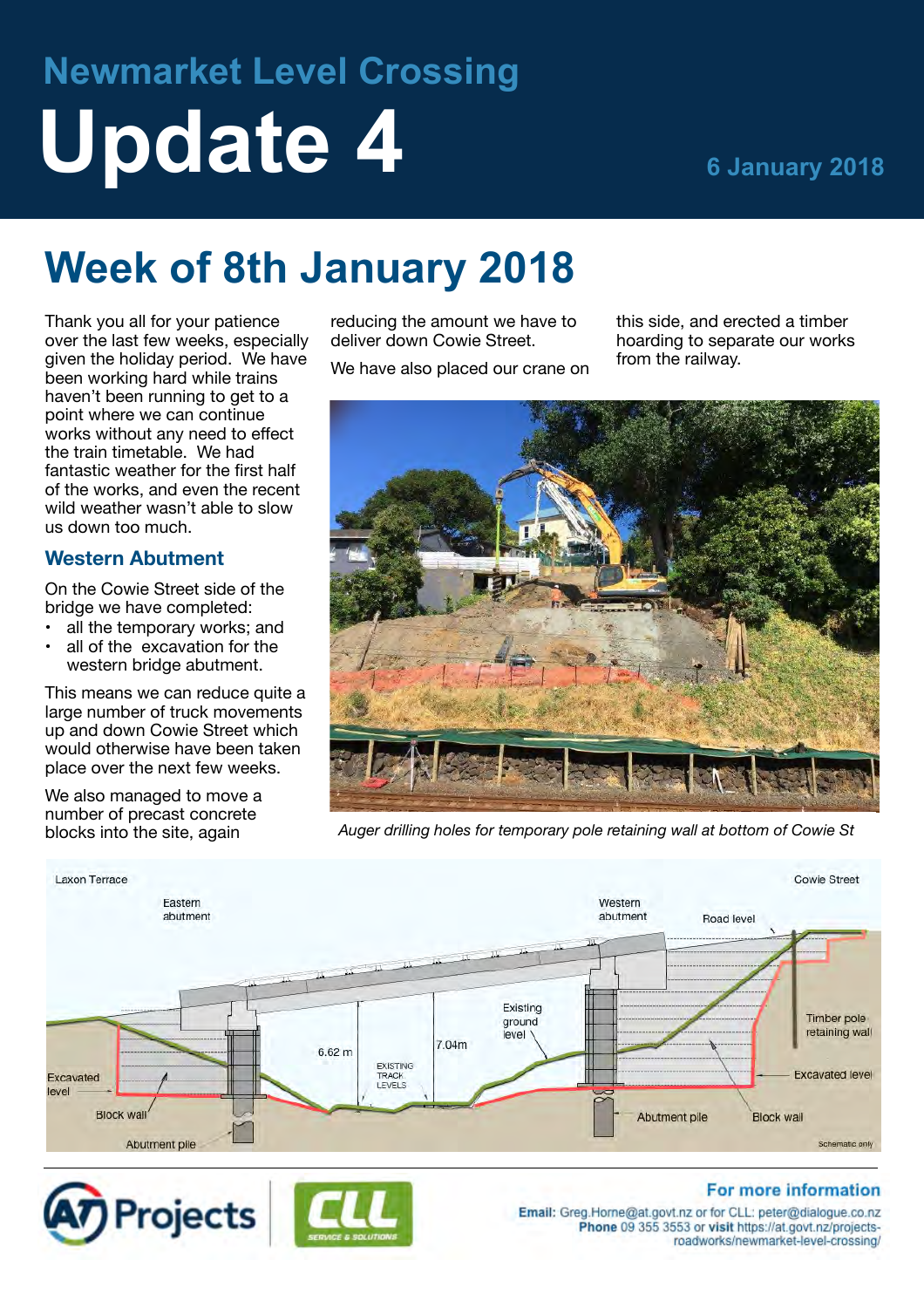**2**

Key aspects of the works since Christmas include:

- Built a temporary rail crossing and access road;
- Installed six 900mm diameter piles to a depth of 12 metres;
- Installed four 225mm diameter timber poles to a depth of eight metres
- Excavated over 700 cubic metres of material;
- Placed over 200 cubic metres of concrete to replace the poor ground where the abutment is to be built;
- Installed the timber rail separation hoarding.

#### **Eastern Abutment**

On the Newmarket Park side of the bridge we have not achieved as much as we had hoped. Just before Christmas we found a number of unmarked and unknown power and fibre optic cables in the area of the bridge abutment. This meant we had to revise the works planned for the rail shutdown period. We were limited to placing the first few rows of precast blocks and the erection of the timber hoarding.

We have been working to find a solution to the presence of the fibre optic cables. Subject to agreement by the cable owners, we think we have developed a way to continue works next week without any significant delay.

Key aspects of the works since Christmas include:

- Excavated the front face of the abutment;
- Placed the first two rows of the precast abutment blocks
- Installed the timber rail; separation hoarding

#### **Upcoming works**

Over the coming weeks, we will begin to see more vehicle movements on Cowie Street as

this is now our only access to the Western Abutment. We will begin bringing in the fill for the abutment and remaining precast blocks.

The current parking arrangements at 9 Cowie St should remain as they are for the time being. At

some stage over the next few weeks, we will remove some of the heavier limbs from the poplar tree at the end of Cowie Street which overhang the carpark. We will let you know when we have a confirmed date.



*Eastern Abutment first layer of blocks in place*



*Reinforcing cage for temporary piles on Western Abutment*





**For more information** Email: Greg.Horne@at.govt.nz or for CLL: peter@dialogue.co.nz Phone 09 355 3553 or visit https://at.govt.nz/projectsroadworks/newmarket-level-crossing/